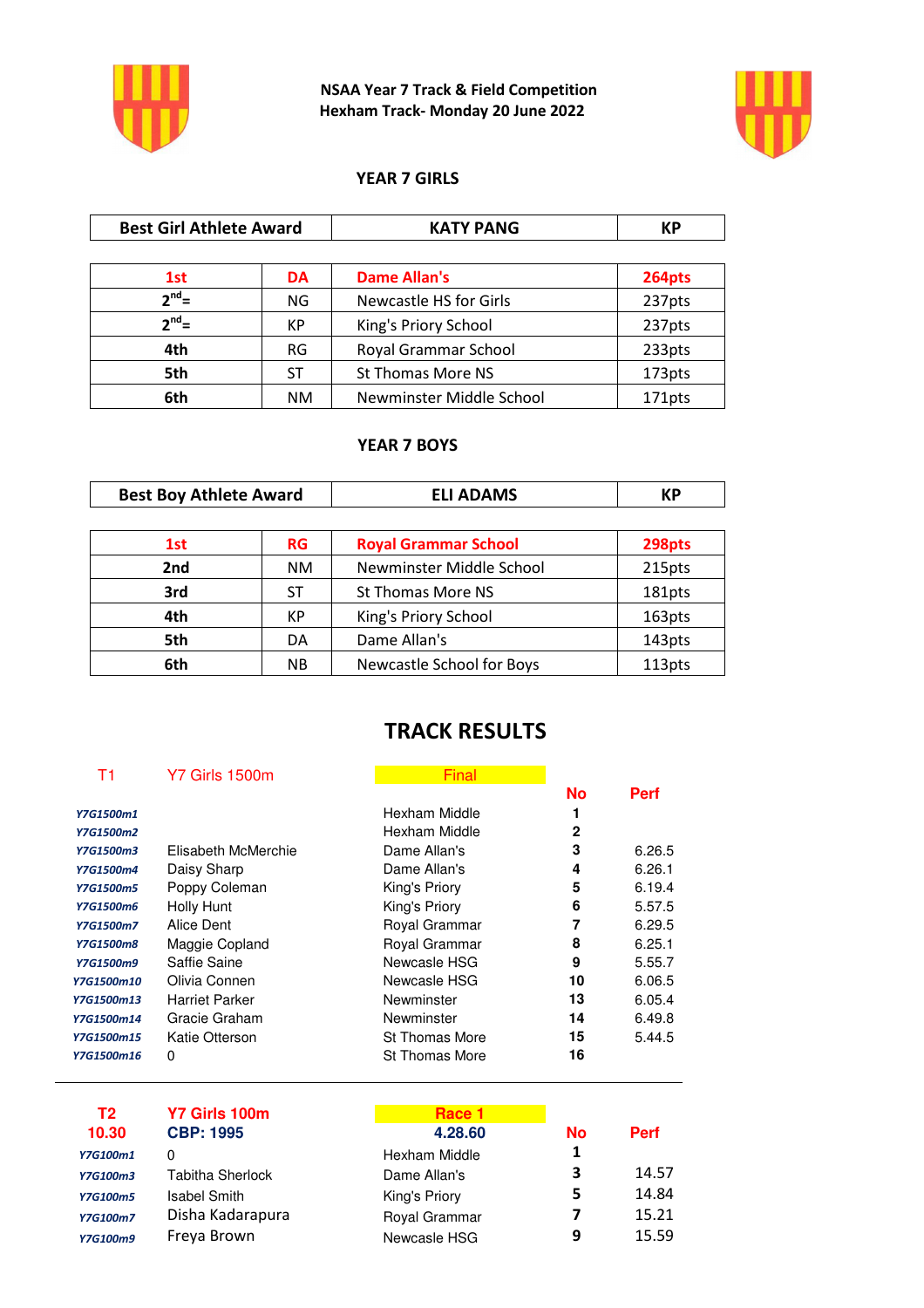| Y7G800m1               | 0                   | Hexham Middle           | $\mathbf{1}$ | Perf        |
|------------------------|---------------------|-------------------------|--------------|-------------|
| <b>T4</b>              | Y7 Girls 800m       | Race 1                  | <b>No</b>    |             |
| Y7G200m16              | Ava McAnulty        | St Thomas More          | 16           | 34.10       |
| Y7G200m14              | <b>Evie Dinning</b> | Newminster              | 14           | 34.63       |
| Y7G200m10              | Savina Menne        | Newcasle HSG            | 10           | 32.21       |
| Y7G200m8               | <b>Kitty Oates</b>  | Royal Grammar           | 8            | 36.09       |
| <b>Y7G200m6</b>        | Sophie Adams        | King's Priory           | 6            | 33.45       |
| <b>Y7G200m4</b>        | Sophie Adams        | Dame Allan's            | 4            | 33.97       |
| <b>Y7G200m2</b>        | 0                   | Hexham Middle           | 2            |             |
|                        |                     | Race 2                  |              |             |
| Y7G200m15              | Lily Scorer         | <b>St Thomas More</b>   | 15           | 32.18       |
| Y7G200m13              | Alana Connelly      | Newminster              | 13           | 36.84       |
| Y7G200m9               | Mary Fentiman       | Newcasle HSG            | 9            | 34.97       |
| <b>Y7G200m7</b>        | Victoria Sileris    | Royal Grammar           | 7            | 33.78       |
| Y7G200m5               | Laila Chemaou       | King's Priory           | 5            | 38.28       |
| Y7G200m3               | Ellie Brown         | Dame Allan's            | 3            | 36.38       |
| Y7G200m1               | 0                   | Hexham Middle           | 1            |             |
|                        |                     |                         | <b>No</b>    | <b>Perf</b> |
| T <sub>3</sub>         | Y7 Girls 200m       | Race 1                  |              |             |
| Y7G100m16              | Mya Carter          | <b>St Thomas More</b>   | 16           | 16.54       |
| Y7G100m14              | Jess Pearson        | Newminster              | 14           | 15.95       |
| Y7G100m10              | Laila Ahmed         | Newcasle HSG            | 10           | 17.22       |
| Y7G100m8               | Ella Stallard       | Royal Grammar           | 8            | 15.28       |
| Y7G100m6               | Layla Reay          | King's Priory           | 6            | 15.74       |
| Y7G100m4               | Sophie Johnson      | Dame Allan's            | 4            | 15.48       |
| <b>Y7G100m2</b>        | 0                   | Race 2<br>Hexham Middle | $\mathbf{2}$ |             |
|                        |                     |                         |              |             |
| Y7G100m13<br>Y7G100m15 | Alexa Hastie        | St Thomas More          | 15           | 14.03       |
|                        | Niamh Henderson     | Newminster              | 13           | 15.87       |

| Y7G800m1        | 0                    | Hexham Middle         | 1  |         |
|-----------------|----------------------|-----------------------|----|---------|
| <b>Y7G800m3</b> | Dee Dunning          | Dame Allan's          | 3  | 3.07.14 |
| <b>Y7G800m5</b> | Amelie Atchia        | King's Priory         | 5  | 3.08.37 |
| <b>Y7G800m7</b> | <b>Taylor Miller</b> | Royal Grammar         | 7  | 2.36.32 |
| <b>Y7G800m9</b> | Anna Cowie           | Newcasle HSG          | 9  | 2.56.97 |
| Y7G800m13       | <b>Emily Hall</b>    | Newminster            | 13 | 4.25.78 |
| Y7G800m15       | Kora Howarth         | <b>St Thomas More</b> | 15 | 2.59.65 |
|                 |                      | Race 2                |    |         |
| <b>Y7G800m2</b> | 0                    | Hexham Middle         | 2  |         |
| <b>Y7G800m4</b> | Elena Golding        | Dame Allan's          | 4  | 3.14.81 |
| <b>Y7G800m6</b> | Priya Jefferson      | King's Priory         | 6  | 3.01.69 |
| <b>Y7G800m8</b> | Eleni Groves         | Royal Grammar         | 8  | 3.19.32 |
| Y7G800m10       | Megan Mallen         | Newcasle HSG          | 10 | 3.14.74 |
| Y7G800m14       | <b>Grace Newton</b>  | Newminster            | 14 | 3.06.79 |
| Y7G800m16       |                      |                       |    |         |
|                 | <b>Hollie Potts</b>  | St Thomas More        | 16 | 3.06.37 |

# **T5** Y7 Girls 70m Hurdles

|                 |                     |               | <b>No</b> | <b>Perf</b> |
|-----------------|---------------------|---------------|-----------|-------------|
| <b>Y7G70mH1</b> |                     | Hexham Middle |           |             |
| <b>Y7G70mH3</b> | Rebecca Etherington | Dame Allan's  |           | 12.80       |
| <b>Y7G70mH5</b> | Katy Pang           | King's Priory | -5        | 12.00       |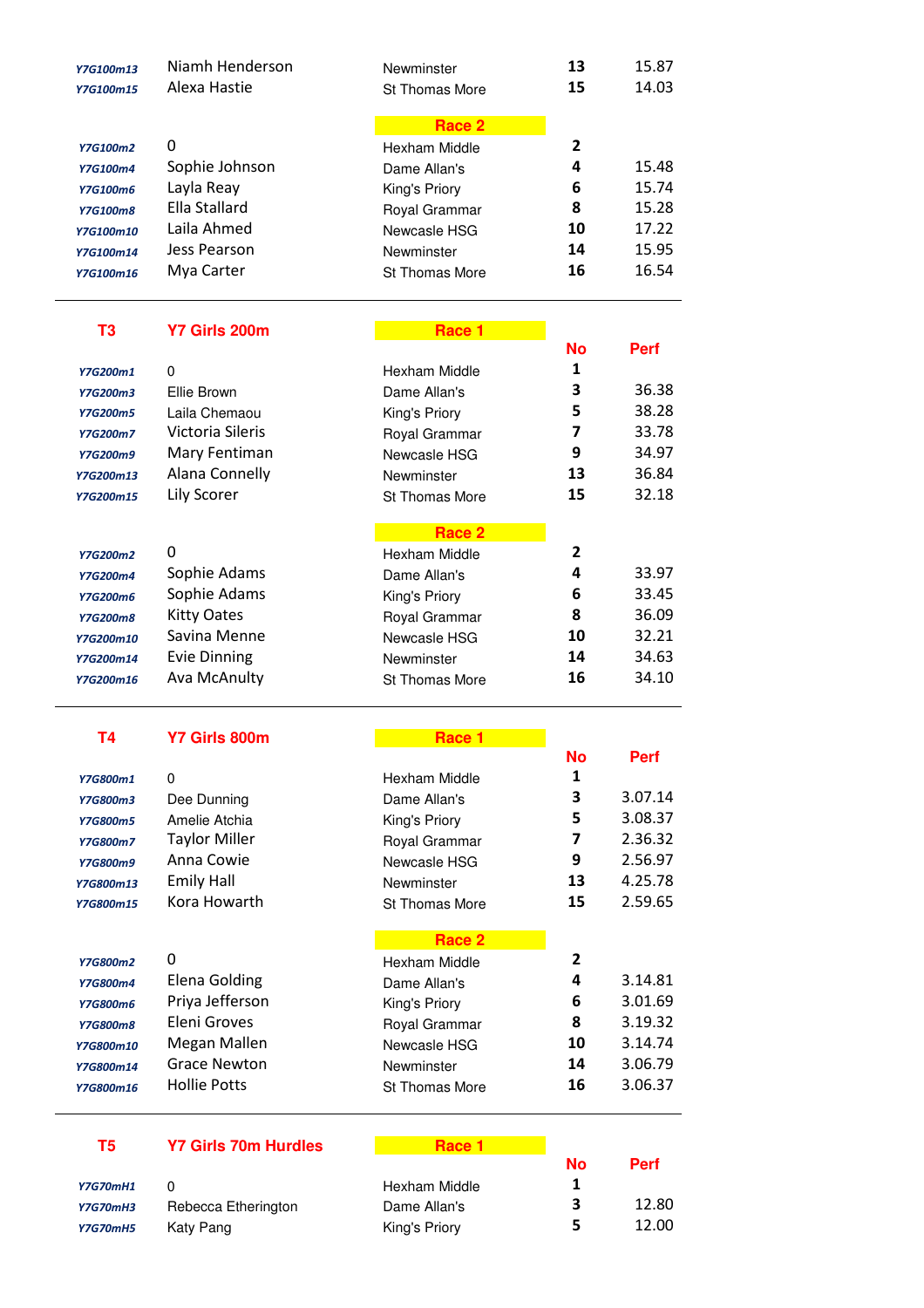| <b>Y7G70mH7</b><br><b>Y7G70mH9</b><br><b>Y7G70mH13</b><br><b>Y7G70mH15</b> | Stella Campbell<br>Eve Peacock<br>0<br>Gabby Blackburn | Royal Grammar<br>Newcasle HSG<br>Newminster<br><b>St Thomas More</b> | 7<br>9<br>13<br>15 | 15.86<br>13.35<br>16.63<br>16.12 |
|----------------------------------------------------------------------------|--------------------------------------------------------|----------------------------------------------------------------------|--------------------|----------------------------------|
|                                                                            |                                                        | Race 2                                                               |                    |                                  |
| <b>Y7G70mH2</b>                                                            | 0                                                      | Hexham Middle                                                        | 2                  |                                  |
| <b>Y7G70mH4</b>                                                            | Ella May                                               | Dame Allan's                                                         | 4                  | 16.32                            |
| <b>Y7G70mH6</b>                                                            | 0                                                      | King's Priory                                                        | 6                  | 19.42                            |
| <b>Y7G70mH8</b>                                                            | <b>Tess Parr</b>                                       | Royal Grammar                                                        | 8                  | <b>DNF</b>                       |
| <b>Y7G70mH10</b>                                                           | Edie Johnson                                           | Newcasle HSG                                                         | 10                 | 15.32                            |
| <b>Y7G70mH14</b>                                                           | 0                                                      | Newminster                                                           | 14                 | 19.94                            |
| <b>Y7G70mH16</b>                                                           | 0                                                      | <b>St Thomas More</b>                                                | 16                 |                                  |

| <b>T11</b> | Y7 Girls 4x100m Relay | <b>Final</b>          |           |             |
|------------|-----------------------|-----------------------|-----------|-------------|
|            |                       |                       | <b>No</b> | <b>Perf</b> |
|            | 0                     | Hexham Middle         | 1         |             |
|            | 0                     | Dame Allan's          | 3         | 59.20       |
|            | 0                     | King's Priory         | 5         | 58.85       |
|            | 0                     | Royal Grammar         | 7         | 61.75       |
|            | 0                     | Newcasle HSG          | 9         | 63.03       |
|            |                       | Newminster            | 13        | 62.78       |
|            |                       | <b>St Thomas More</b> | 15        | 62.18       |

| <b>T13</b> | <b>Y7 Mixed 4x100m Relay</b> | <b>Final</b>          |           |             |
|------------|------------------------------|-----------------------|-----------|-------------|
|            |                              |                       | <b>No</b> | <b>Perf</b> |
|            | 0                            | Hexham Middle         | 1         |             |
|            | 0                            | Dame Allan's          | 3         | 62.99       |
|            | 0                            | King's Priory         | 5         | 59.33       |
|            | 0                            | Royal Grammar         | 7         | 58.99       |
|            | 0                            | NHSG / NSB            | 9/11      | 67.28       |
|            |                              | Newminster            | 13        | 68.77       |
|            |                              | <b>St Thomas More</b> | 15        | 61.77       |

#### **GIRLS TRACK TOTALS**

| T6               | <b>Y7 Boys 75m Hurdles</b> | Race 1                |           |             |
|------------------|----------------------------|-----------------------|-----------|-------------|
|                  |                            |                       | <b>No</b> | <b>Perf</b> |
| <b>Y7B75mH1</b>  | 0                          | Hexham Middle         | 1         |             |
| <b>Y7B75mH3</b>  | Josh Wight                 | Dame Allan's          | 3         | 18.98       |
| <b>Y7B75mH5</b>  | Eli Adams                  | King's Priory         | 5         | 13.89       |
| <b>Y7B75mH7</b>  | 0                          | Royal Grammar         | 7         | 14.83       |
| Y7B75mH11        | Sean Raphael               | <b>NSB</b>            | 11        | 16.14       |
| <b>Y7B75mH13</b> | 0                          | Newminster            | 13        | 16.73       |
| <b>Y7B75mH15</b> | Josh Errington             | <b>St Thomas More</b> | 15        |             |
|                  |                            | Race 2                |           |             |
| <b>Y7B75mH2</b>  | 0                          | Hexham Middle         | 2         |             |
| <b>Y7B75mH4</b>  | <b>Ben West</b>            | Dame Allan's          | 4         | 16.72       |
| <b>Y7B75mH6</b>  | 0                          | King's Priory         | 6         | 17.90       |
| <b>Y7B75mH8</b>  | 0                          | Royal Grammar         | 8         | 15.51       |
| <b>Y7B75mH12</b> | Euan Jack                  | <b>NSB</b>            | 12        | 18.24       |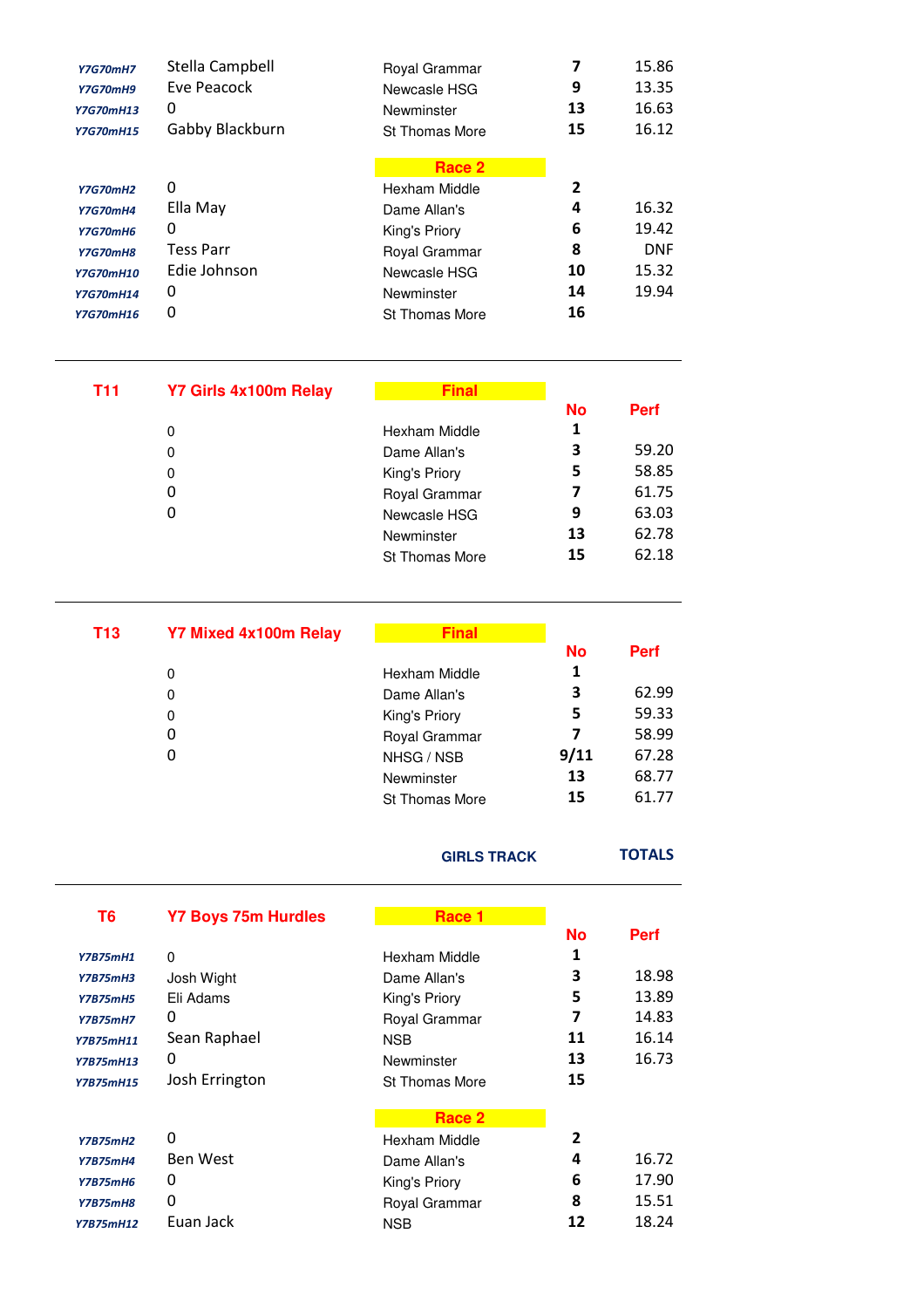| <b>Y7B75mH14</b> | 0                                    | Newminster            | 14             | 17.11          |
|------------------|--------------------------------------|-----------------------|----------------|----------------|
| Y7B75mH16        | 0                                    | St Thomas More        | 16             | 18.62          |
| <b>T7</b>        |                                      | Race 1                |                |                |
|                  | <b>Y7 Boys 1500m</b>                 |                       | <b>No</b>      | <b>Perf</b>    |
| Y7B1500m1        | 0                                    | Hexham Middle         | 1              |                |
| Y7B1500m2        | 0                                    | Hexham Middle         | $\overline{2}$ |                |
| Y7B1500m3        | Julian Burn                          | Dame Allan's          | 3              | 6.17.61        |
| Y7B1500m4        | Adam Mason                           | Dame Allan's          | 4              | 5.56.73        |
| Y7B1500m5        | <b>Will Sproats</b>                  | King's Priory         | 5              | 5.41.41        |
| Y7B1500m6        | Jacob Atchia                         | King's Priory         | 6              |                |
| Y7B1500m7        | Milo Hickleton                       | Royal Grammar         | 7              | 5.35.02        |
| <b>Y7B1500m8</b> | <b>Frankie Forster</b>               | Royal Grammar         | 8              | 5.23.93        |
| Y7B1500m11       | <b>Stanley Dunn</b>                  | <b>NSB</b>            | 11             | 5.45.03        |
| Y7B1500m12       | Zac Shepherd-Edmondson               | <b>NSB</b>            | 12             |                |
| Y7B1500m13       | Jack Hildreth                        | Newminster            | 13             | 5.45.33        |
| Y7B1500m14       | Oscar Harvey                         | Newminster            | 14             | 5.48.72        |
| Y7B1500m15       | Joseph Duthie Brown                  | St Thomas More        | 15             | 5.11.25        |
| Y7B1500m16       | James Sturman                        | <b>St Thomas More</b> | 16             | 5.15.04        |
|                  |                                      |                       |                |                |
| T <sub>8</sub>   | Y7 Boys 100m                         | Race 1                | <b>No</b>      |                |
|                  |                                      |                       | 1              | <b>Perf</b>    |
| Y7B100m1         | 0                                    | Hexham Middle         | 3              | 14.95          |
| Y7B100m3         | Stephen Rai                          | Dame Allan's          | 5              | 15.08          |
| <b>Y7B100m5</b>  | <b>Isaac May</b><br>Oliver Ward      | King's Priory         | 7              | 13.58          |
| <b>Y7B100m7</b>  |                                      | Royal Grammar         | 11             |                |
| <b>Y7B100m9</b>  | Ethan Hourigan<br><b>Tom Mundell</b> | <b>NSB</b>            | 13             | 14.80<br>14.53 |
| Y7B100m13        | Joe Mallie                           | Newminster            | 15             | 14.85          |
| Y7B100m15        |                                      | <b>St Thomas More</b> |                |                |

|                 |                        | Race 2         |    |       |
|-----------------|------------------------|----------------|----|-------|
| Y7B100m2        | O                      | Hexham Middle  | 2  |       |
| Y7B100m4        | Ben Ghosh              | Dame Allan's   | 4  | 14.99 |
| Y7B100m6        | <b>Harrison Carr</b>   | King's Priory  | 6  | 15.24 |
| <b>Y7B100m8</b> | David Wayman           | Royal Grammar  | 8  | 13.92 |
| Y7B100m12       | <b>Lincoln Tomkins</b> | <b>NSB</b>     | 12 | 15.20 |
| Y7B100m14       | <b>Finlay Norvell</b>  | Newminster     | 14 | 14.24 |
| Y7B100m16       | <b>Bobby Fuller</b>    | St Thomas More | 16 | 14.49 |
|                 |                        |                |    |       |

| Y7 Boys 200m<br>Тq |  |
|--------------------|--|

|                 |                        |                       | <b>No</b> | Perf  |
|-----------------|------------------------|-----------------------|-----------|-------|
| Y7B200m1        | 0                      | Hexham Middle         | 1         |       |
| Y7B200m3        | Will Sharpe            | Dame Allan's          | 3         | 33.12 |
| <b>Y7B200m5</b> | <b>Bobby Towndrow</b>  | King's Priory         | 5         | 34.17 |
| <b>Y7B200m7</b> | William Bates          | Royal Grammar         | 7         | 32.52 |
| Y7B200m11       | <b>Fabien Weiss</b>    | <b>NSB</b>            | 11        | 35.67 |
| Y7B200m13       | Sam Jarvis             | Newminster            | 13        | 29.22 |
| Y7B200m15       | <b>Finley Smith</b>    | <b>St Thomas More</b> | 15        | 29.78 |
|                 |                        | Race 2                |           |       |
| Y7B200m2        | 0                      | Hexham Middle         | 2         |       |
| Y7B200m4        | Harry Robson           | Dame Allan's          | 4         | 30.78 |
| <b>Y7B200m6</b> | Ben Neasham            | King's Priory         | 6         | 34.00 |
| <b>Y7B200m8</b> | <b>Billy Roberts</b>   | Royal Grammar         | 8         | 31.62 |
| Y7B200m12       | <b>Callum Chambers</b> | <b>NSB</b>            | 12        | 33.84 |
|                 |                        |                       |           |       |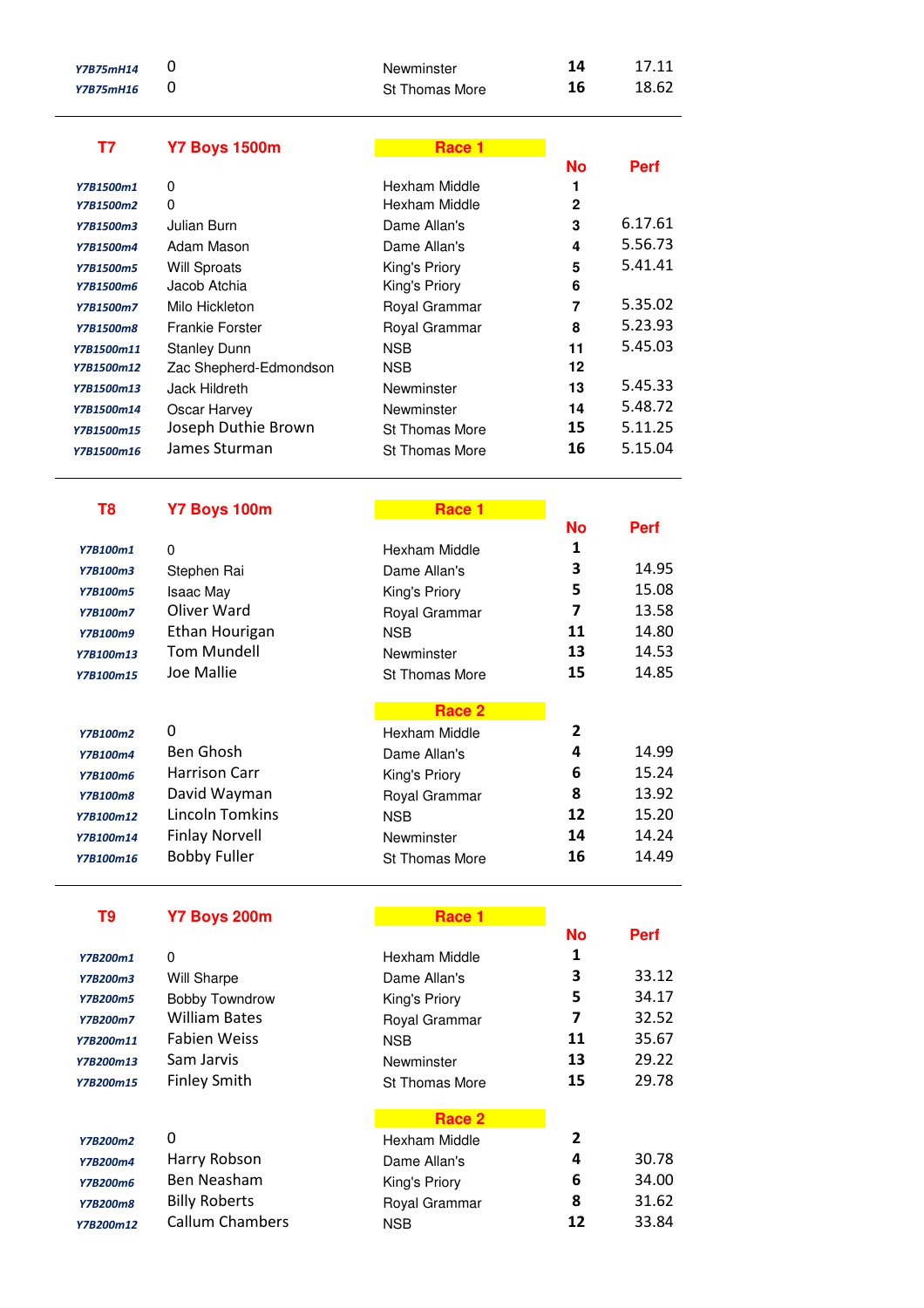| Y7B200m14<br>Y7B200m16 | <b>Ben Bowen</b><br>Jake Smith | Newminster<br>St Thomas More  | 14<br>16       | 29.75<br>29.98 |
|------------------------|--------------------------------|-------------------------------|----------------|----------------|
|                        |                                |                               |                |                |
| <b>T10</b>             | Y7 Boys 800m                   | Race 1                        |                |                |
|                        |                                |                               | No<br>1        | <b>Perf</b>    |
| Y7B800m1               | 0                              | Hexham Middle<br>Dame Allan's | 3              | 2.50.15        |
| <b>Y7B800m3</b>        | Sam Bracewell                  |                               | 5              |                |
| <b>Y7B800m5</b>        | Ryan Head                      | King's Priory                 | $\overline{ }$ |                |
| <b>Y7B800m7</b>        | George Ponton                  | Royal Grammar                 |                | 2.34.15        |
| Y7B800m11              | Owen Goddard                   | <b>NSB</b>                    | 11             | 3.30.75        |
| Y7B800m13              | Alex Hamlin                    | Newminster                    | 13             | 2.39.85        |
| Y7B800m15              | <b>Harry Armstrong</b>         | St Thomas More                | 15             | 2.38.50        |
|                        |                                | Race 2                        |                |                |
| <b>Y7B800m2</b>        | 0                              | Hexham Middle                 | $\mathbf{2}$   |                |
| <b>Y7B800m4</b>        | <b>Thomas Hunter</b>           | Dame Allan's                  | 4              | 2.57.41        |
| <b>Y7B800m6</b>        | Theo Robertson                 | King's Priory                 | 6              | 2.59.99        |
| <b>Y7B800m8</b>        | Noah Myers                     | Royal Grammar                 | 8              | 2.35.65        |
| Y7B800m12              | <b>Ben Escott</b>              | <b>NSB</b>                    | 12             | 3.34.30        |
| Y7B800m14              | Alex Butcher                   | Newminster                    | 14             | 3.11.88        |
| Y7B800m16              | 0                              | <b>St Thomas More</b>         | 16             |                |
|                        |                                |                               |                |                |
| <b>T12</b>             | Y7 Boys 4x100m Relay           | <b>Final</b>                  |                |                |
|                        |                                |                               | No             | <b>Perf</b>    |
|                        | 0                              | Hexham Middle                 | 1              |                |
|                        | 0                              | Dame Allan's                  | 3              | 66.21          |
|                        | 0                              | King's Priory                 | 5              | 63.37          |
|                        | 0                              | Royal Grammar                 | 7              | 58.12          |
|                        | 0                              | <b>NSB</b>                    | 11             | 64.01          |
|                        |                                | Newminster                    | 13             | 58.46          |
|                        |                                | St Thomas More                | 15             | 59.52          |
|                        |                                |                               |                |                |
| <b>T13</b>             | <b>Y7 Mixed 4x100m Relay</b>   | <b>Final</b>                  |                |                |
|                        |                                |                               | <b>No</b><br>1 | <b>Perf</b>    |
|                        | 0                              | Hexham Middle                 |                |                |
|                        | 0                              | Dame Allan's                  | 3              | 62.99          |
|                        | 0                              | King's Priory                 | 5              | 59.33          |
|                        | 0                              | Royal Grammar                 | $\overline{ }$ | 58.99          |
|                        | 0                              | NHSG / NSB                    | 9/11           | 62.28          |
|                        |                                | Newminster                    | 13             | 68.77          |
|                        |                                |                               | 15             | 61.77          |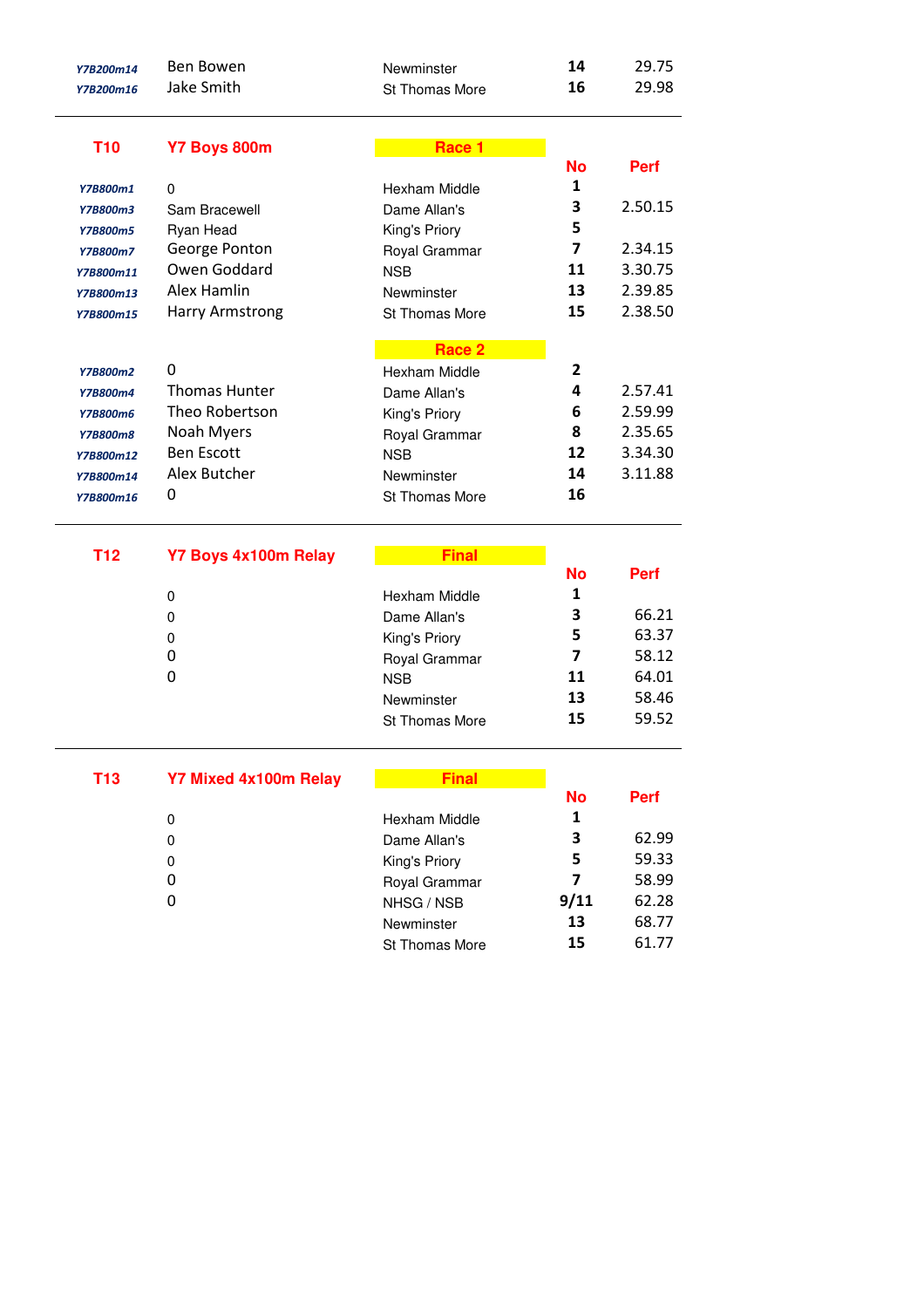## **FIELD RESULTS**

# **F1** Y7 Boys High Jump **Final Final**

|                        | Hexham Middle         | 1            |      |
|------------------------|-----------------------|--------------|------|
|                        | Hexham Middle         | $\mathbf{2}$ |      |
| Parker Marshall        | Dame Allan's          | 3            |      |
| Josh Wight             | Dame Allan's          | 4            |      |
| Eli Adams              | King's Priory         | 5            | 1.55 |
| Ryan Head              | King's Priory         | 6            | 1.25 |
| Jack Auld              | Royal Grammar         | 7            | 1.45 |
| David Wayman           | Royal Grammar         | 8            | 1.30 |
| Ethan Hourigan         | <b>NSB</b>            | 11           | 1.30 |
| Zac Shepherd-Edmondson | <b>NSB</b>            | 12           | 1.25 |
| Devon Teasdale         | Newminster            | 13           | 1.10 |
| Liam McHarnon          | Newminster            | 14           |      |
| Harry Armstrong        | <b>St Thomas More</b> | 15           |      |
| 0                      | <b>St Thomas More</b> | 16           |      |
|                        |                       |              |      |

# **F2** Y7 Boys Long Jump **Final COVID-TIME COVID-TIME COVID-TIME COVID-TIME COVID-TIME COVID-TIME COVID-TIME COVID-**

 $\mathcal{L}_{\mathcal{A}}$ 

|                       |                       | No           | Perf |
|-----------------------|-----------------------|--------------|------|
|                       | Hexham Middle         | 1            |      |
|                       | Hexham Middle         | $\mathbf{2}$ |      |
| Ben Ghosh             | Dame Allan's          | 3            | 3.81 |
| <b>Thomas Hunter</b>  | Dame Allan's          | 4            | 3.31 |
| <b>Bobby Towndrow</b> | King's Priory         | 5            | 3.41 |
| Isaac May             | King's Priory         | 6            |      |
| Tom Longworth         | Royal Grammar         | 7            | 3.95 |
| Noah Myers            | Royal Grammar         | 8            | 4.52 |
| Owen Goddard          | <b>NSB</b>            | 11           | 2.54 |
| Lincoln Tomkins       | <b>NSB</b>            | 12           | 3.29 |
| Tom Mundell           | Newminster            | 13           | 3.49 |
| Oscar Harvey          | Newminster            | 14           | 3.31 |
| <b>Bobby Fuller</b>   | <b>St Thomas More</b> | 15           | 3.81 |
| James Sturman         | <b>St Thomas More</b> | 16           | 2.35 |

| F3 | <b>Y7 Boys Shot</b> | Final         |              |             |
|----|---------------------|---------------|--------------|-------------|
|    |                     |               | <b>No</b>    | <b>Perf</b> |
|    |                     | Hexham Middle | 1            |             |
|    |                     | Hexham Middle | $\mathbf{2}$ |             |
|    | Will Sharpe         | Dame Allan's  | 3            | 7.25        |
|    | Joe Lin             | Dame Allan's  | 4            | 6.15        |
|    | Ben Neasham         | King's Priory | 5            | 5.14        |
|    | <b>Will Sproats</b> | King's Priory | 6            | 6.29        |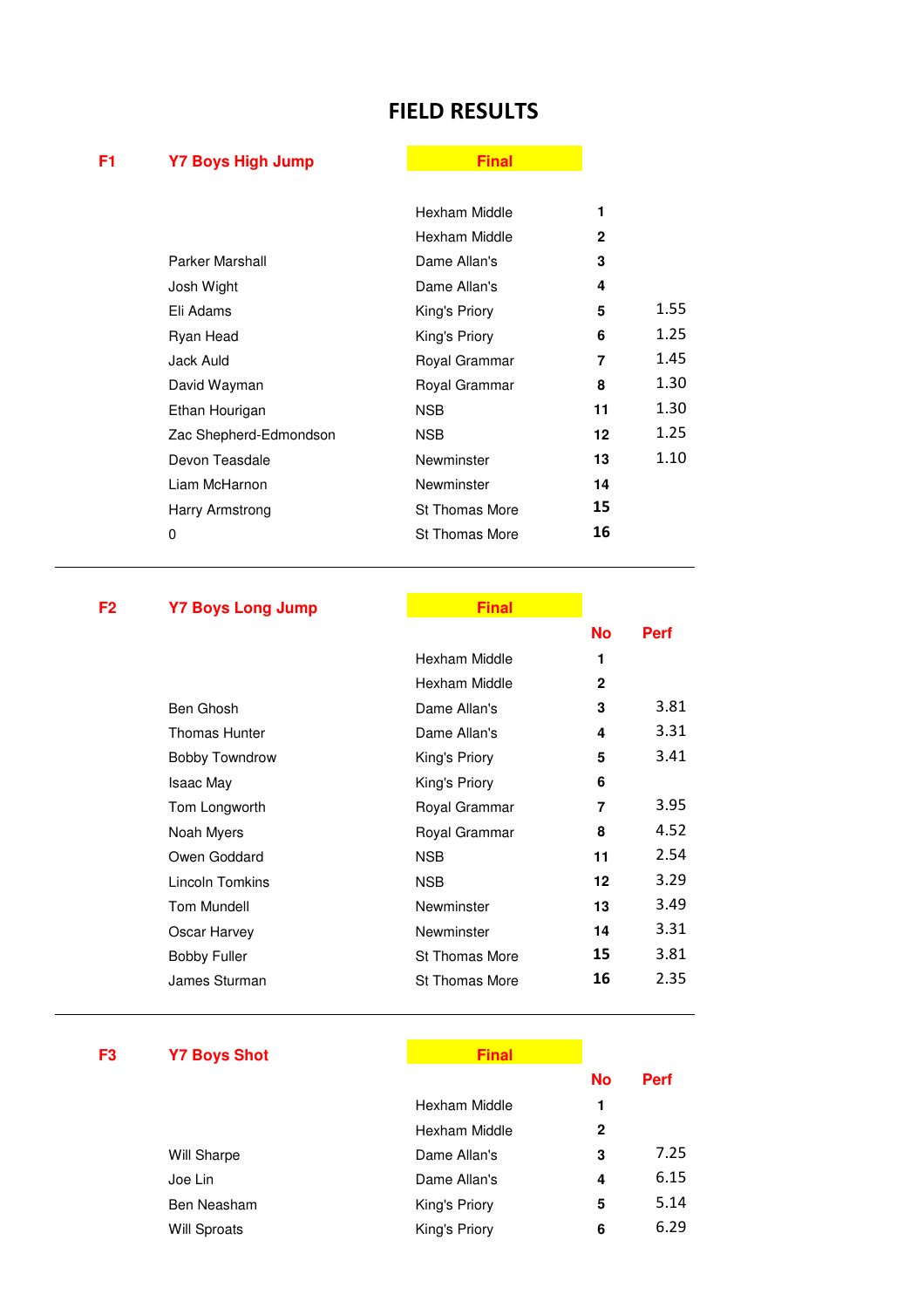| Kaipo Wu        | Royal Grammar         | 7  | 8.02 |
|-----------------|-----------------------|----|------|
| Oliver Ward     | Royal Grammar         | 8  | 9.24 |
| Rocco Wright    | <b>NSB</b>            | 11 | 6.00 |
| Callum Chambers | <b>NSB</b>            | 12 | 9.16 |
| Sam Jarvis      | Newminster            | 13 | 8.89 |
| Ethan Wills     | Newminster            | 14 | 7.48 |
| Joe Mallie      | <b>St Thomas More</b> | 15 | 4.21 |
| JD Brown        | <b>St Thomas More</b> | 16 | 5.79 |
|                 |                       |    |      |

# **F4** Y7 Boys Discus **Final All Property Final All Property**

|                      |                       | No           | <b>Perf</b> |
|----------------------|-----------------------|--------------|-------------|
|                      | Hexham Middle         | 1            |             |
|                      | Hexham Middle         | $\mathbf{2}$ |             |
| Harry Robson         | Dame Allan's          | 3            | 14.72       |
| Olalekhan Murbarak   | Dame Allan's          | 4            | 14.47       |
| Theo Robertson       | King's Priory         | 5            |             |
| 0                    | King's Priory         | 6            | 8.22        |
| <b>Elliot Butler</b> | Royal Grammar         | 7            | 13.22       |
| Oscar Henderson      | Royal Grammar         | 8            | 18.24       |
| Jacob Smart          | <b>NSB</b>            | 11           |             |
| <b>Ben Escott</b>    | <b>NSB</b>            | 12           | 12.20       |
| Nathan Alsopp        | Newminster            | 13           | 15.58       |
| Ben Bowen            | Newminster            | 14           | 13.81       |
| Jake Smith           | <b>St Thomas More</b> | 15           | 12.93       |
| <b>Finley Smith</b>  | <b>St Thomas More</b> | 16           | 10.43       |
|                      |                       |              |             |

### **F5** Y7 Boys Javelin **Final Allen Expanding Contract Property** Final Allen Expanding Property

|                      |                       | <b>No</b>    | <b>Perf</b> |
|----------------------|-----------------------|--------------|-------------|
|                      | Hexham Middle         | 1            |             |
|                      | Hexham Middle         | $\mathbf{2}$ |             |
| Hayden Watson        | Dame Allan's          | 3            | NT          |
| Robbie Cope          | Dame Allan's          | 4            | 5.50        |
| cameron Thompson     | King's Priory         | 5            | 20.24       |
| Harrison Carr        | King's Priory         | 6            | 13.89       |
| Oscar Burton         | Royal Grammar         | 7            | 24.81       |
| James Dollery        | Royal Grammar         | 8            | 14.06       |
| Robbie Graham        | <b>NSB</b>            | 11           | 12.85       |
| Euan Jack            | <b>NSB</b>            | 12           | 12.58       |
| George Hodgson       | Newminster            | 13           | 18.64       |
| <b>Matthew Peace</b> | Newminster            | 14           | 19.16       |
| H Armstrong          | St Thomas More        | 15           | 19.32       |
| Josh Errington       | <b>St Thomas More</b> | 16           | 12.55       |
|                      |                       |              |             |

**BOYS FIELD TOTALS**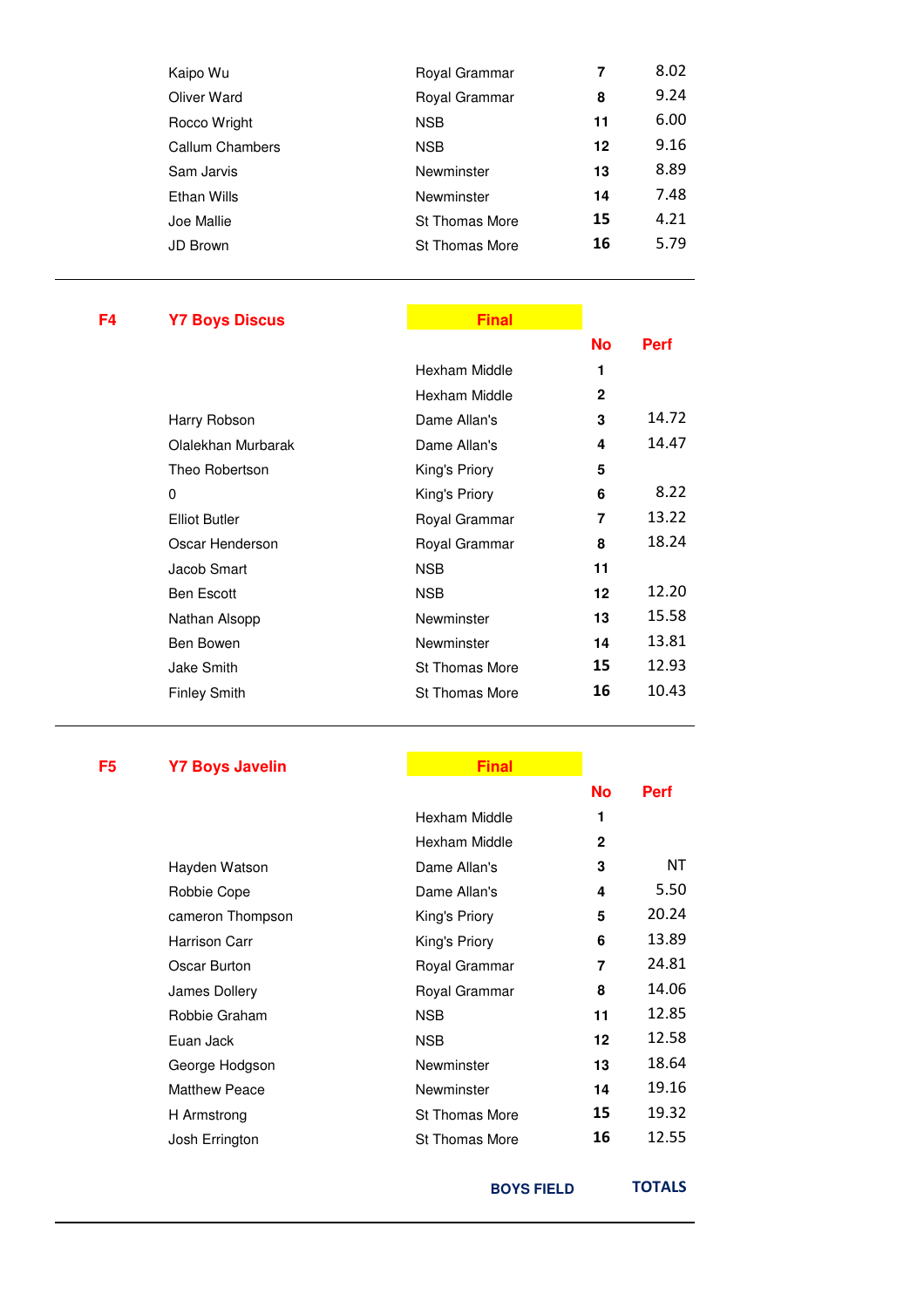# **T6** Y7 Girls High Jump **Final All Property** Contact To Property Contact To Property Contact To Property Contact To Property Contact To Property Contact To Property Contact To Property Contact To Property Contact To Proper

|                       |                       | No           | Perf |
|-----------------------|-----------------------|--------------|------|
|                       | Hexham Middle         | 1            |      |
|                       | Hexham Middle         | $\mathbf{2}$ |      |
| Daisy Sharp           | Dame Allan's          | 3            | 1.02 |
| Elisabeth McMerchie   | Dame Allan's          | 4            | 1.11 |
| Katy Pang             | King's Priory         | 5            | 1.41 |
| Amelie Atchia         | King's Priory         | 6            | 1.02 |
| Amelia McCreedy       | Royal Grammar         | 7            | 1.05 |
| Alice Dent            | Royal Grammar         | 8            | 1.26 |
| Grace Wheeler         | Newcasle HSG          | 9            | 1.20 |
| Iris Thompson         | Newcasle HSG          | 10           | 1.14 |
| <b>Harriet Parker</b> | Newminster            | 13           | 1.23 |
| Evie Dinning          | Newminster            | 14           | 1.17 |
| <b>Hollie Potts</b>   | <b>St Thomas More</b> | 15           | 1.11 |
| Gabby Blackburn       | <b>St Thomas More</b> | 16           | NΤ   |
|                       |                       |              |      |

# **F7** Y7 Girls Long Jump **Final Constructs Final**

|                  |                       | <b>No</b>    | Perf |
|------------------|-----------------------|--------------|------|
|                  | Hexham Middle         | 1            |      |
|                  | Hexham Middle         | $\mathbf{2}$ |      |
| Dee Dunning      | Dame Allan's          | 3            | 3.55 |
| Elena Golding    | Dame Allan's          | 4            | 2.23 |
| Laila Chemaou    | King's Priory         | 5            | 2.77 |
| Scarlet Laidler  | King's Priory         | 6            | 3.00 |
| Victoria Sileris | Royal Grammar         | 7            | 3.19 |
| Kitty Oates      | Royal Grammar         | 8            | 3.14 |
| Saffie Saine     | Newcasle HSG          | 9            | 3.00 |
| Edie Johnson     | Newcasle HSG          | 10           | 2.94 |
| Niamh Henderson  | Newminster            | 13           | 2.90 |
| Lucy Siddall     | Newminster            | 14           | 3.02 |
| Ava McAnulty     | <b>St Thomas More</b> | 15           | 3.41 |
| Lily Scorer      | <b>St Thomas More</b> | 16           | 2.33 |
|                  |                       |              |      |

### **F8** Y7 Girls Shot **Final Final Final**

|                      |               | <b>No</b> | Perf |
|----------------------|---------------|-----------|------|
|                      | Hexham Middle | 1         |      |
|                      | Hexham Middle | 2         |      |
| Tabitha Sherlock     | Dame Allan's  | 3         | 5.69 |
| Ellie Brown          | Dame Allan's  | 4         | 5.10 |
| Eva Watts            | King's Priory | 5         | 4.29 |
| Isabel Smith         | King's Priory | 6         | 3.63 |
| <b>Taylor Miller</b> | Royal Grammar | 7         | 6.66 |
| Disha Kadarapura     | Royal Grammar | 8         | 6.80 |
| Freya Brown          | Newcasle HSG  | 9         | 5.93 |
| Laila Ahmed          | Newcasle HSG  | 10        | 5.90 |